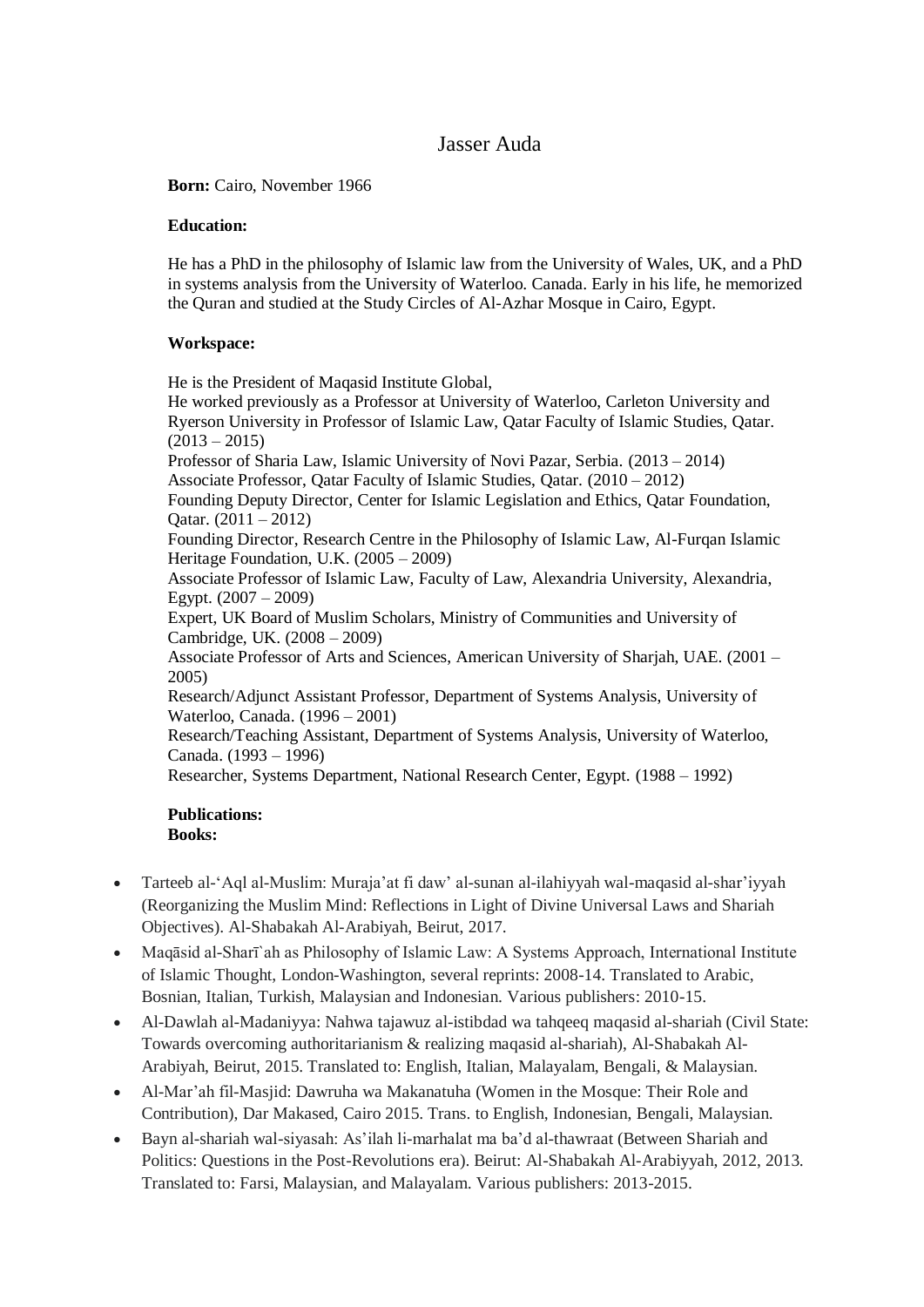- Al-Ijtihad al-maqasidi: Majmou'at buhouth (Purposeful Reasoning: Selected Papers). Beirut: Al-Shabakah Al-Arabiyyah, 2013, 2014. Translated to Urdu, Farsi and Tamil.
- Al-Sulouk ma'-Allah: Rihlah ma'a hikam Ibn Ataa-ellah fi daw' al-kitab wal-sunnah wal-sunan al-ilahiyyah (Ethics with God: A Journey with Ibn Ataa-Ellah in light of the Quran, Sunnah, and Universal Laws). Cairo: Darul-Hidaiah, 2010. Translated to: English, Bosnian, Indonesian, Malaysian, Italian and Urdu, Various publishers: 2011-2015.
- Khulasat Bidāyat al-Mujtahid libni-Rushd (Averröes's Premier of the Jurist: Synopsis and Commentary), India: Noor Foundation, 2006, 2007, and Cairo: Al-Shurouq, 2010.
- Fiqh al-Maqāsid: Inātat al-ahkām al-shar`īah bimaqāsidihā (Teleological Jurisprudence: Basing Islamic Rulings on their Purposes), International Institute of Islamic Thought, Virginia, 2006, 2007, 2008. Translated to: Urdu and Azeri, 2010.

**Title**: A Critique of the Theory of Abrogation **Author**: Jasser Auda **ISBN:** 978-0860377306  **Publication Information**: Kube Publishing Ltd ,2018  **Physical Description**: 160 pages

**Title**: Maqasid Al-Shariah as Philosophy of Islamic Law: A Systems Approach 1st Edition

**Author**: Jasser Auda

**ISBN:** 978-1565644243

 **Publication Information**: International Institute of Islamic Thought (IIIT),2008

 **Physical Description**: 347 pages

**Title**: Maqasid Al-Shari'a (Kurdish): Dalil Lil-Mubtadi

**Author**: Jasser Auda

**Publication Information**: International Institute of Islamic Thought (IIIT),2012

 **Physical Description**: 347 pages

**Title**: Maqasid Al-shariah as Philosophy of Islamic Law: A Systems Approach

**Author**: Jasser Auda

**ISBN:** 978-1565644243

 **Publication Information**: International Institute of Islamic Thought (IIIT),2008

**Title**: Maqasid Al-Shariah: A Beginner's Guide

**Author**: Jasser Auda

**ISBN:** 978-1565644403

 **Publication Information**: International Institute of Islamic Thought (IIIT),2008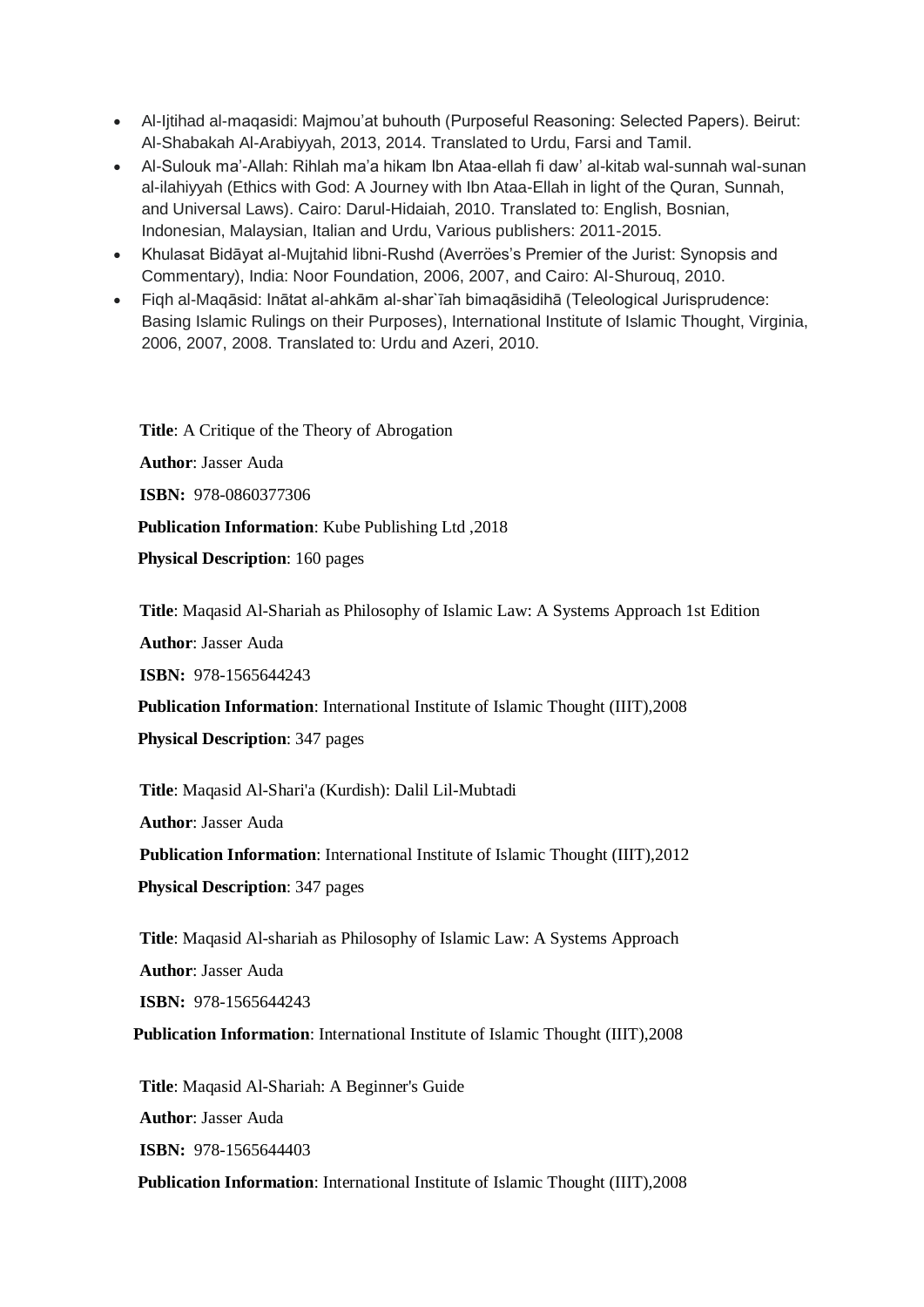## **Physical Description**: 65 pages

**Title**: Reclaiming the Mosque: The Role of Women in Islam's House of Worship **Author**: Jasser Auda **Publisher :** Claritas Books (October 6, 2018)  **Physical Description**: 110 pages

**Title**: A Journey to God: Reflections on the Hikam of Ibn Ataillah **Author**: Jasser Auda **ISBN:** 978-1905837168  **Publication Information**: Awakenning Publications, 2012  **Physical Description**: 111 pages

# **Journal Articles:**

- "Shariah, Ethical Goals and the Modern Society", MUIS Islamic Religious Council of Singapore Academy Series, No. 10, Singapore, 2016.
- "Al-Ijtihad al-maqasidi: Ru'ya Manzumiyyah" (Ijtihad via Maqasid: A Systems Approach), Al-Muslim Al-Mu'asir Journal, Cairo, 2014.
- "Kayf nuhadid al-'alaqah bayn al-dini wal-madani" (How do we Define the Relationship between the Religious and the Secular?), Al-Ihyaa Journal, Mohammadan Council of Scholars, Morocco, Article No. 5771, Sept. 2013.
- "Qira'ah fi utrouhat al-doctoura lil-marhoum Ismail al-Faruqi: hawla ithbat al-khair" (A Critical Reading of Ismail al-Faruqi's PhD Thesis: On Justifying the Good), Islamization of Knowledge Journal, International Institute of Islamic Thought, Virginia, Fall 2013.
- "Tawzeef maqasid al-shariah fi tarsheed syasaat al-iqtisad al-ma'rifi" (Utilizing Maqasid al-Shariah towards improving knowledge economy policies), Islamization of Knowledge Journal, International Institute of Islamic Thought, Fall 2012.
- "An Outline of the Islamic Maqasidi/Purpose-Based Approach". Q-Science Journal, Islamic Bioethics: The Interplay of Islam and the West, Bloomsbury, 2012 Volume.
- "Al-Ijtihad al-maqasidi" (Ijtihad via Maqasid), Islamiyyat Al-Ma'rifah Journal, International Institute of Islamic Thought, Spring 2012.
- "A Maqasidi Approach to Contemporary Application of the Shariah", Intellectual Discourse Journal, Islamic University of Malaysia, Vol. 19, No 3, Malaysia, 2011.